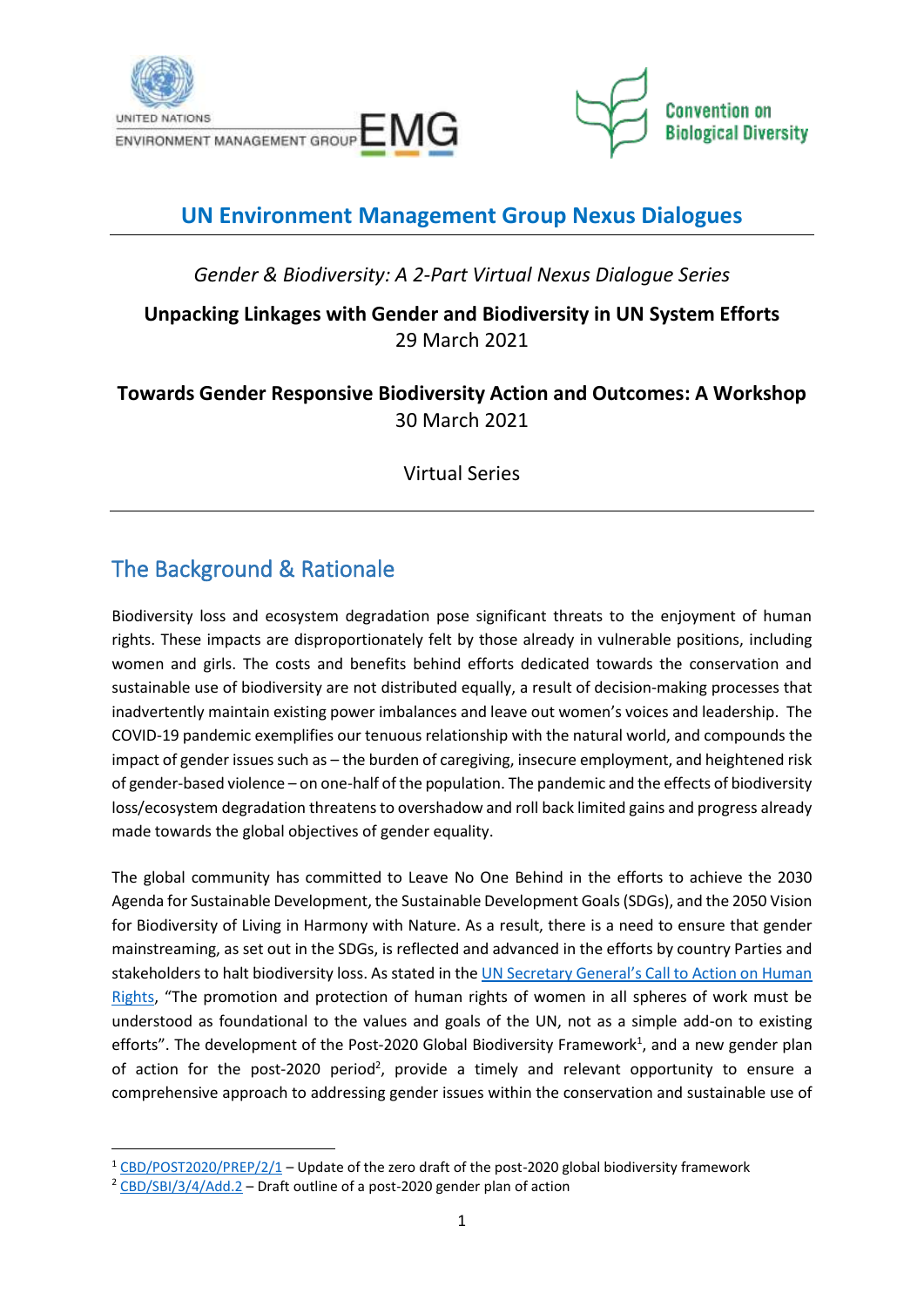

biodiversity, and the sharing of its benefits. The result of which invariably supports the achievement of the SDGs and related international commitments.

The COVID-19 pandemic has brought a different meaning to what was to be the "super year for nature [and biodiversity](https://www.unenvironment.org/news-and-stories/news/spotlight-nature-and-biodiversity)" in 2020. While many intergovernmental processes, including the fifteenth meeting of the Conference of the Parties to the CBD ("COP 15") and the 26<sup>th</sup> Conference of the Parties of the UN Framework Convention on Climate Change were postponed, the fragility of the relationship between people and nature has risen in the global consciousness. Speakers at the UN Biodiversity Summit in September 2020 emphasized that biodiversity loss and ecosystem degradation are currently among the top threats facing humanity, with impacts already being seen around the world. There was agreement that political momentum is necessary to secure an ambitious post-2020 global biodiversity framework at the CBD COP15, to be held in Kunming, China.

2020 was also intended to be a ground-breaking year for gender equality, marking the 25<sup>th</sup> anniversary of the Beijing Platform for Action. Instead, the COVID-19 pandemic has been shown to have [disproportionate impacts on women,](https://www.unwomen.org/-/media/headquarters/attachments/sections/library/publications/2020/policy-brief-the-impact-of-covid-19-on-women-en.pdf?la=en&vs=1406) and risks rolling back the limited gains made in recent decades, deepening pre-existing inequalities. The UN Secretary General has called for solidarity in response to the pandemic, highlighting the need to focus on people, and the most vulnerable – in particular, he has emphasized that "women and girls [shou[ld be put\] at the centre of efforts to recover from COVID-](https://www.unwomen.org/en/news/stories/2020/4/statement-sg-put-women-and-girls-at-the-centre-of-efforts-to-recover-from-covid19)[19".](https://www.unwomen.org/en/news/stories/2020/4/statement-sg-put-women-and-girls-at-the-centre-of-efforts-to-recover-from-covid19) Against this background, the UN Environment Management Group ("EMG"), in close collaboration with the Secretariat of the Convention on Biological Diversity (CBD), will organise a twopart series of virtual Nexus Dialogues on gender and biodiversity, in alignment with UNEP's COVID-19 [response](https://wedocs.unep.org/bitstream/handle/20.500.11822/32218/UNEP_COVID.pdf?sequence=1&isAllowed=y) which emphasizes modernizing environmental governance and multilateralism with a move towards virtual e-platforms, while simultaneously lowering the overall environmental footprint.

An introductory dialogue (*Unpacking Linkages with Gender and Biodiversity in UN System Efforts*) will provide an overview of priority objectives to address persistent gender and biodiversity challenges, and their linkages with the broader environmental and sustainable development agenda. This will be followed by a workshop (*Towards Gender Responsive Biodiversity Action and Outcomes*) focusing on the gaps, opportunities and next steps for collaboration and synergies in implementation of a new gender plan of action for biodiversity, and for gender responsive implementation of the post-2020 global biodiversity framework.

#### There will be two online Nexus Dialogues covering:

- 1. Unpacking Linkages with Gender and Biodiversity in UN System Efforts
- 2. Towards Gender Responsive Biodiversity Action and Outcomes

The Dialogues will also benefit from the recently developed Model Approach to Environmental and Social Standards for UN Programming as well as the UN Sustainability Strategy, which highlight the importance of human rights and the rights of indigenous peoples. Particular attention will be paid to the linkages with the 2030 Agenda and the Sustainable Development Goals (SDGs).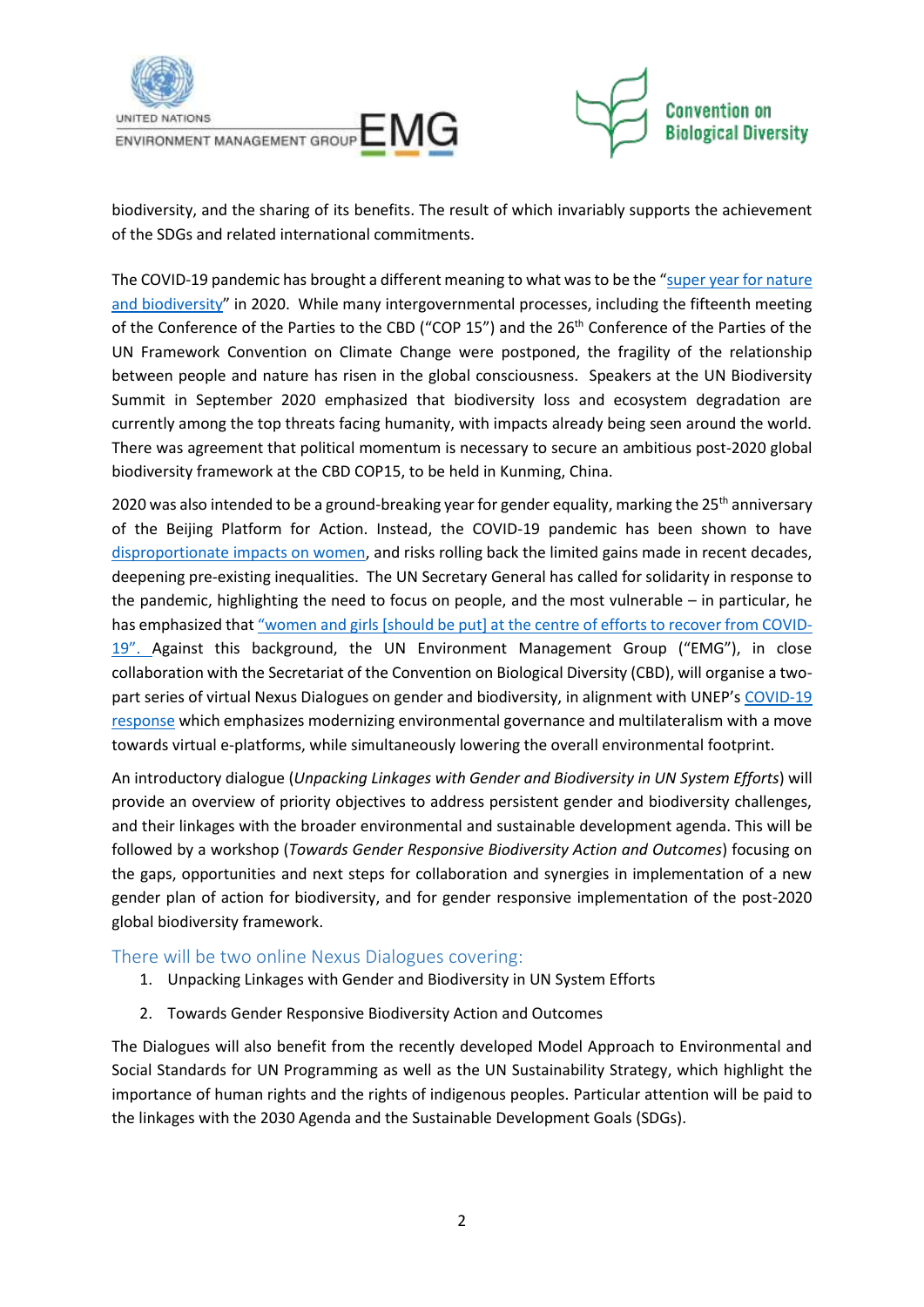



## Gender and Biodiversity in the 2030 Agenda

Human rights, including gender mainstreaming, underpin the 2030 Agenda and the SDGs, including SDG 5 (Gender Equality), SDG 10 (Reduce Inequalities) and SDG 16 (Peace, Justice, and Strong Institutions) - committing to *leave no one behind*.

Unpacking Linkages with Gender and Biodiversity in UN System Efforts:

Preparatory discussions to determine how gender considerations may be addressed in the development of the Post-2020 Global Biodiversity Framework<sup>3</sup> have identified three opportunities to advance action on gender issues and in doing so, support the achievement of biodiversity objectives.

Delineated below, the three opportunities are reflected in varying degrees within related frameworks addressing gender and environment-related action<sup>4</sup> as well as in the 2030 Agenda for Sustainable Development and the SDGs.

- 1) Ensuring women's equal access, ownership and control over biodiversity and ecosystem services (SDGs 5 and 10);
- 2) Ensuring women benefit equally from nature and biodiversity (SDGs 6, 13, 14, and 15); and

3) Ensuring biodiversity policy, planning and programming decisions address equally the perspectives, interests and needs of women and girls (SDGs 1, 2, and 3)

Additionally, these are proposed as the overarching goals of the draft outline of the CBD's post-2020 gender plan of action<sup>5</sup>.

Despite consensus across the UN system on the importance of addressing these priority areas, there is still a need for more concerted and sustained action, and to maximize limited resources to achieve results at larger scales.

The development of a new Global Biodiversity Framework and a new gender plan of action offer a critical opportunity to promote stronger uptake of gender responsive action, as a necessary means to ensure effective implementation of the post-2020 framework, and to contribute to the achievement of the SDGs.

#### Towards Gender Responsive Biodiversity Action and Outcomes: A Workshop

Fresh from an expert-level panel discussion, the Workshop will involve a smaller group of EMG and non-EMG focal points to consider more deeply the existing opportunities across the UN system to advance gender-responsive biodiversity action, and the potential for strengthening harmonized efforts for greater results in the next decade.

The Workshop focuses on 1) Contributing to the conceptual framing of the new CBD Gender Plan of Action and identifying pathways to support its implementation, and 2) Contributing to the

<sup>&</sup>lt;sup>3</sup> UN-Women and CBD Secretariat-led Expert Workshop to develop recommendations for possible gender elements in the [post-2020 global biodiversity framework, New York USA, 11-12 April 2019,](https://www.cbd.int/doc/c/423f/a276/206bc2751c07658af8fa1a4a/gb-om-2019-01-02-en.pdf) related events including side events for the first and second Open-Ended Working Groups on the Post-2020 Global Biodiversity Framework

<sup>4</sup> Beijing Platform for Action, GEF Gender Policy, UNFCCC gender action plan, and UNCCD gender action plan.

<sup>&</sup>lt;sup>5</sup> [CBD/SBI/3/4/Add.2](https://www.cbd.int/doc/c/1037/0c47/974ee71c8778acceb3813a95/sbi-03-04-add2-en.pdf) - Draft outline of a post-2020 gender plan of action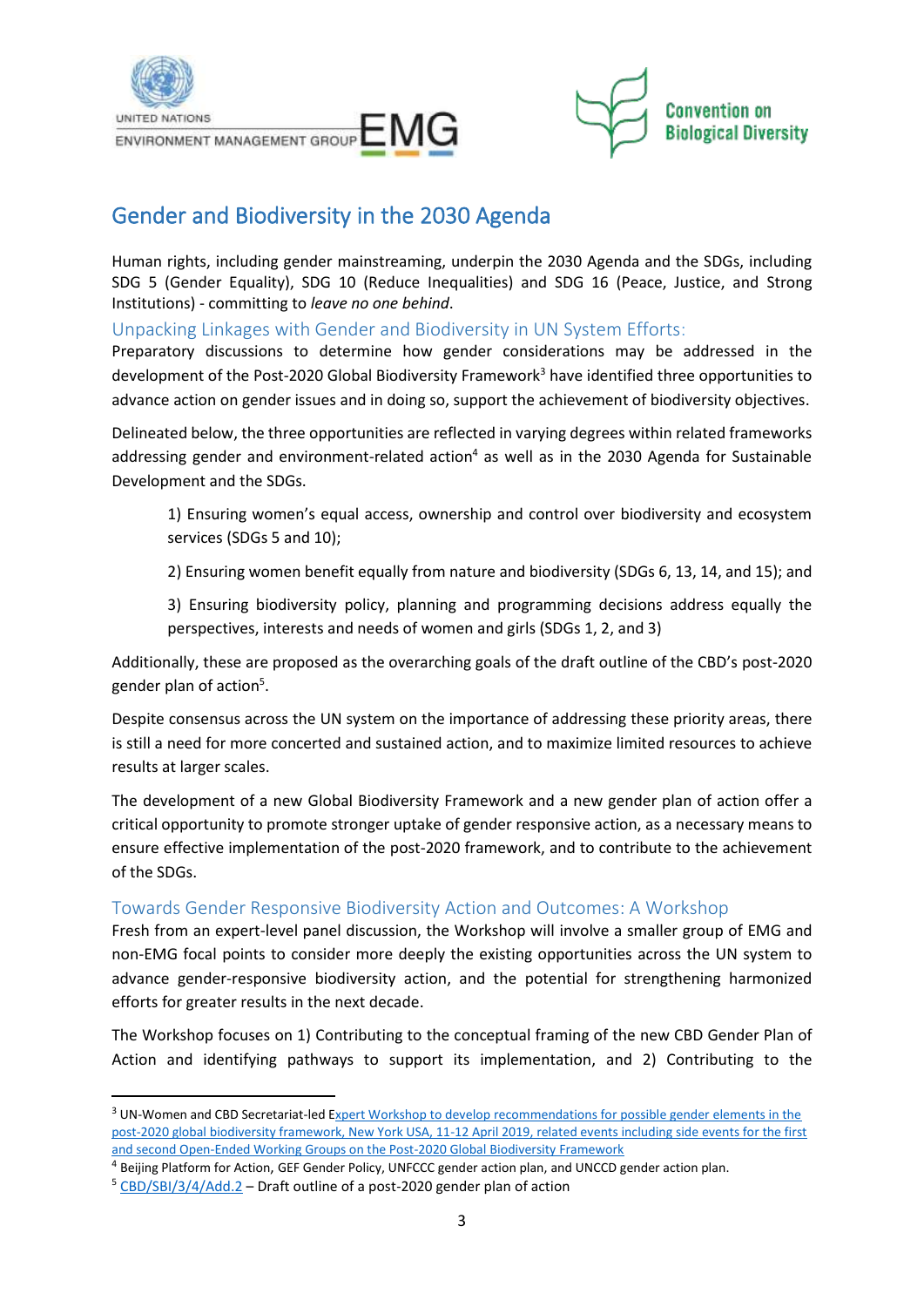



coordination and guidance on gender-responsive environmental action in the UN's support for countries to achieve the SDGs, towards the implementation of the gender action plans of other Rio Conventions; UNFCCC, and UNCCD, and others. Such coordination and guidance align with the UNSG Call to Action on Human Rights.

### **Objectives**

The main objectives of the two-part Nexus Dialogue are to:

- Convene and engage the UN system behind rights-based environmental action, with a focus on addressing issues of gender equality in the conservation and sustainable use of biodiversity, including in the fair and equitable sharing of benefits.
- Consider key gender goals to support the achievement of the post-2020 global biodiversity framework, and the linkages with other global commitments and mandates, notably:
	- o Ensuring women's equal access, ownership and control over biodiversity and ecosystem services;
	- o Ensuring women benefit equally from nature and biodiversity; and
	- o Ensuring biodiversity policy, planning and programming decisions address equally the perspectives, interests and needs of women and girls
- Consider how synergies among UN system efforts can be maximized to contribute to the development and implementation of the CBD's gender plan of action and the post-2020 Global Biodiversity Framework.

### **Outcomes**

The Dialogue is expected to contribute to the following outcomes:

- ➢ Contribute to the thought processes and provision of inputs for consideration in the development of the CBD's gender plan of action and in the post-2020 Global Biodiversity Framework.
- ➢ Increase the UN system's prioritization and commitment to support the advancement and the implementation of gender responsive biodiversity-related action.
- $\triangleright$  Strategic plans for future engagement with the Human Rights Council, the 3<sup>rd</sup> Meeting of the Open-Ended Working Group on the Post-2020 Global Biodiversity Framework, 3<sup>rd</sup> Meeting of the CBD's Subsidiary Body on Implementation, the 15th Meeting of the Conference of the Parties to the Convention on Biological Diversity, the 26<sup>th</sup> Conference of the Parties of the UN Framework Convention on Climate Change, and other related events.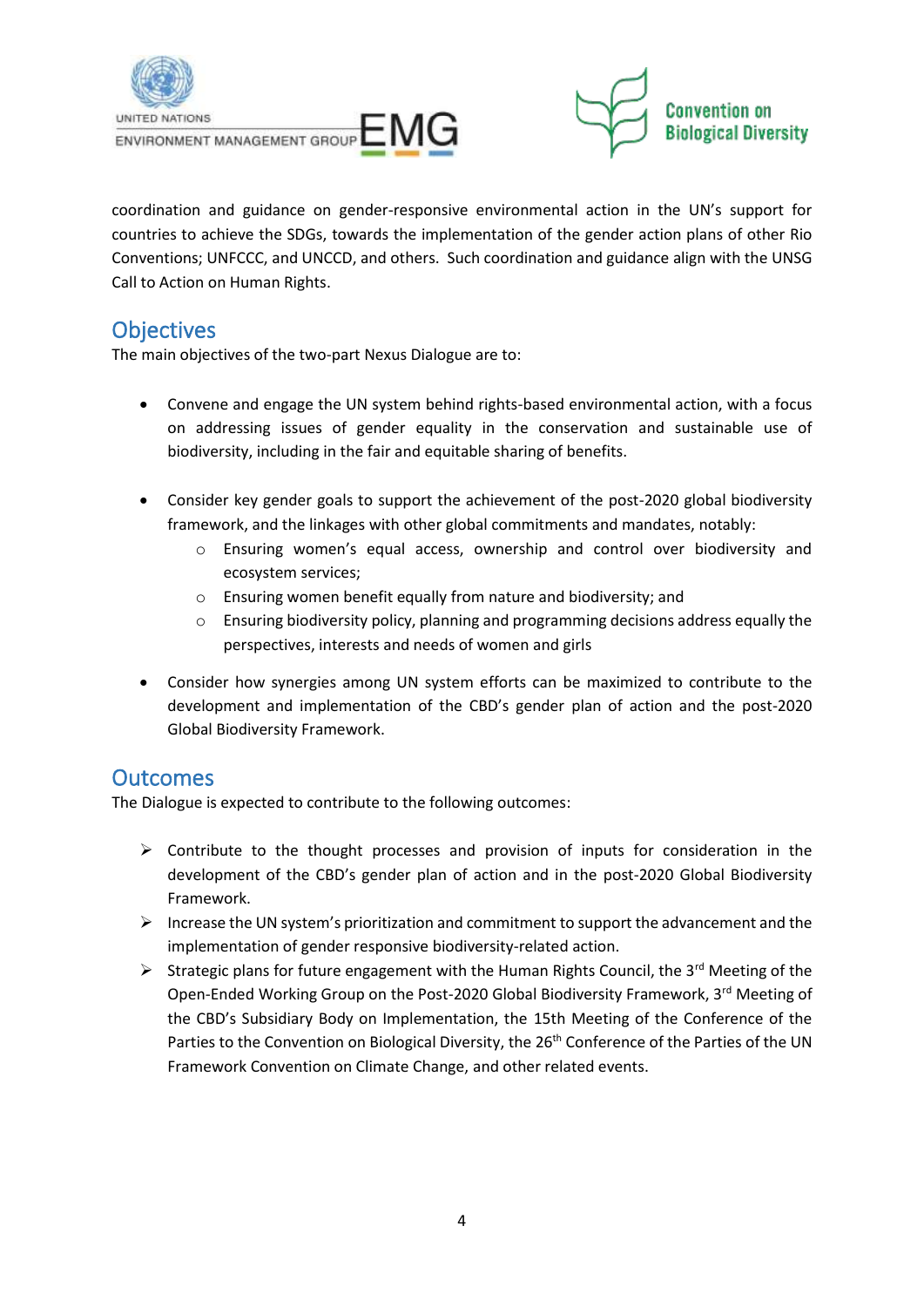



### Structure and Content

For safety and logistical reasons, the Nexus Dialogues will each be held virtually and hosted on Zoom Webinar. *Unpacking Linkages with Gender and Biodiversity in UN system efforts (29 March 2021)* will be 90-minutes long, while *Towards Gender Responsive Biodiversity Action and Outcomes: A Workshop (30 March 2021)* will be 120-minutes long.

**Provisional Agenda – TBD** (*all suggestions for speakers/resource persons TBC*)

#### Unpacking Linkages with Gender and Biodiversity in UN system efforts **Time: 8:00-9:30 EST TBC, Tuesday 29 March 2021**

| <b>Time Zones</b> | Introducing and welcoming by CBD Secretariat and EMG outlining objectives and<br>structure (10 minutes)                                                                                                                                                                                                                                                                                                                                                                                                                                                       |
|-------------------|---------------------------------------------------------------------------------------------------------------------------------------------------------------------------------------------------------------------------------------------------------------------------------------------------------------------------------------------------------------------------------------------------------------------------------------------------------------------------------------------------------------------------------------------------------------|
| 8:00-9:30 EST     | <b>Substantive Elements Behind Gendered Approaches to Biodiversity and Environmental</b><br><b>Governance</b>                                                                                                                                                                                                                                                                                                                                                                                                                                                 |
| 14:00-15:30 CEST  | Moderator: Mr. Benjamin Schachter, Human Rights Officer, UNOHCHR                                                                                                                                                                                                                                                                                                                                                                                                                                                                                              |
| 15:00-16:30 EAT   | Initial expert remarks (20 minutes) - TBC                                                                                                                                                                                                                                                                                                                                                                                                                                                                                                                     |
|                   | Ms. Tanya McGregor, Gender Programme Officer, CBD Secretariat<br>٠                                                                                                                                                                                                                                                                                                                                                                                                                                                                                            |
|                   | Ms. Seemin Qayum, OIC, Economic Empowerment Section, UN-Women<br>$\bullet$                                                                                                                                                                                                                                                                                                                                                                                                                                                                                    |
|                   | Ms. Gabriella Richardson-Temm, Senior Gender Specialist, Global Environment<br>$\bullet$<br>Facility                                                                                                                                                                                                                                                                                                                                                                                                                                                          |
|                   | Ms. Fleur Newman, Gender Affairs Officer, UNFCCC Panel Discussion (50<br>$\bullet$<br>minutes)                                                                                                                                                                                                                                                                                                                                                                                                                                                                |
|                   | <b>Guiding Questions</b>                                                                                                                                                                                                                                                                                                                                                                                                                                                                                                                                      |
|                   | What are some key policy entry points to ensure women's equal access to<br>$\bullet$<br>biodiversity and ecosystem services, related benefits and/or decision-making?<br>Where can the UN make the biggest difference by promoting and ensuring that<br>$\bullet$<br>biodiversity policy, planning, and programming addresses the perspectives,<br>interests, and needs of women and girls equally?<br>What are the biggest gaps / inconsistencies in current UN approaches to<br>$\bullet$<br>mainstreaming and implementing gender and biodiversity issues? |
|                   | Concluding Remarks and Next Steps: CBD Secretariat and EMG (10 minutes)                                                                                                                                                                                                                                                                                                                                                                                                                                                                                       |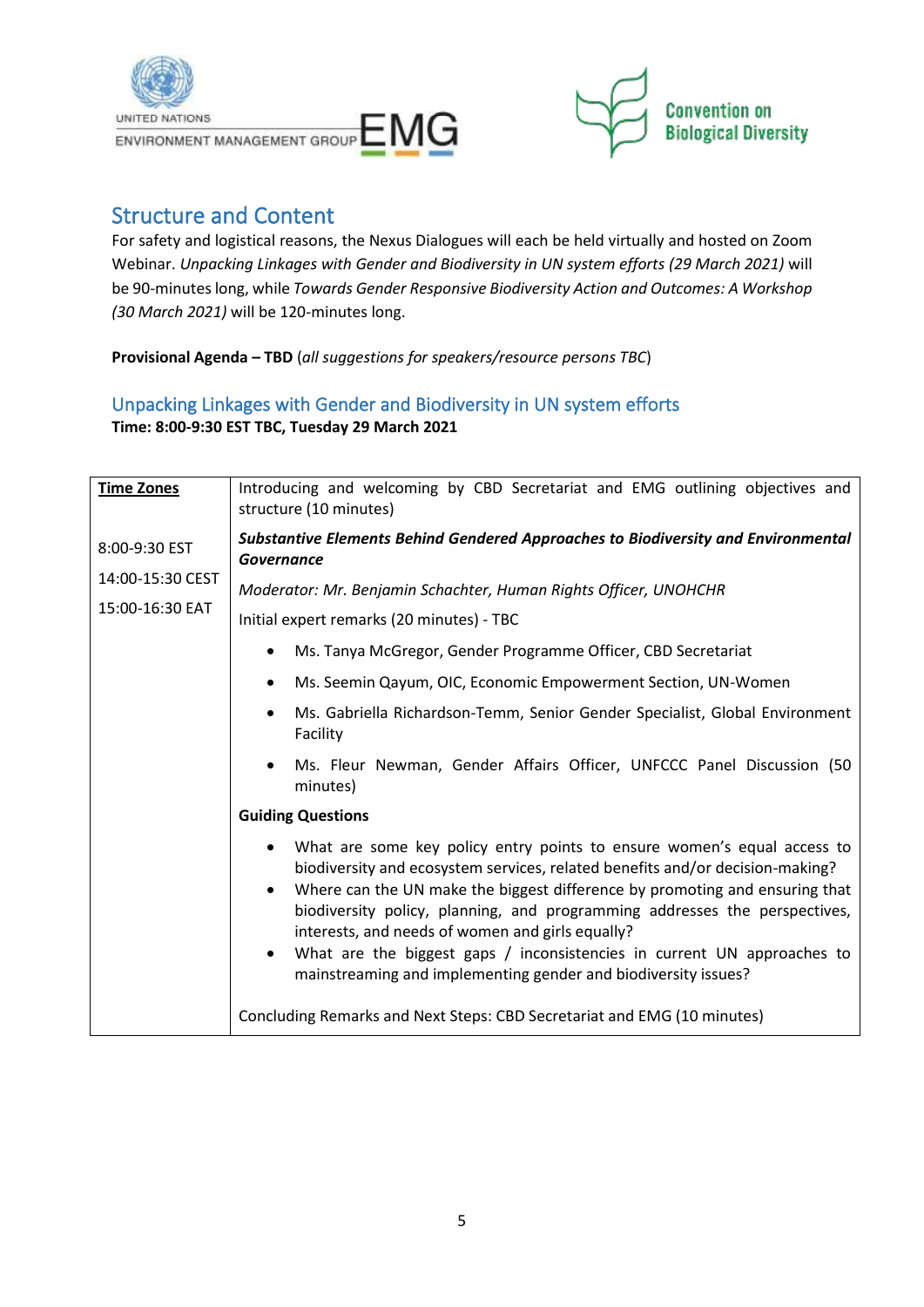



#### Towards Gender Responsive Biodiversity Action and Outcomes: A Workshop **Time: 8:00-10:00 EST TBC, Wednesday 30 March 2021**

| <b>Time Zones</b>                   | Introducing and welcoming by CBD Secretariat and EMG, outlining objectives and<br>structure (10 minutes)                                                                                                                                                                                                                                                                                                                                                                                                                                                                                                                                                                                                                                                                                                                                                                                                                                                                                                                                                                                                                                                                                                                                                                                                                                                                                   |
|-------------------------------------|--------------------------------------------------------------------------------------------------------------------------------------------------------------------------------------------------------------------------------------------------------------------------------------------------------------------------------------------------------------------------------------------------------------------------------------------------------------------------------------------------------------------------------------------------------------------------------------------------------------------------------------------------------------------------------------------------------------------------------------------------------------------------------------------------------------------------------------------------------------------------------------------------------------------------------------------------------------------------------------------------------------------------------------------------------------------------------------------------------------------------------------------------------------------------------------------------------------------------------------------------------------------------------------------------------------------------------------------------------------------------------------------|
| 8:00-10:00 EST                      | <b>Workshop Towards Gender Responsive Biodiversity Action and Outcomes</b>                                                                                                                                                                                                                                                                                                                                                                                                                                                                                                                                                                                                                                                                                                                                                                                                                                                                                                                                                                                                                                                                                                                                                                                                                                                                                                                 |
| 14:00-16:00 CEST<br>15:00-17:00 EAT | Moderator: Ms. Soo-Young Hwang, Legal Officer, UNEP                                                                                                                                                                                                                                                                                                                                                                                                                                                                                                                                                                                                                                                                                                                                                                                                                                                                                                                                                                                                                                                                                                                                                                                                                                                                                                                                        |
|                                     | Roundtable Discussion (100 minutes)                                                                                                                                                                                                                                                                                                                                                                                                                                                                                                                                                                                                                                                                                                                                                                                                                                                                                                                                                                                                                                                                                                                                                                                                                                                                                                                                                        |
|                                     | Roundtable Participants (30) from the following agencies (alphabetical):                                                                                                                                                                                                                                                                                                                                                                                                                                                                                                                                                                                                                                                                                                                                                                                                                                                                                                                                                                                                                                                                                                                                                                                                                                                                                                                   |
|                                     | Bentley University, CBD Secretariat, CBD Women's Caucus, CGIAR, Conservation<br>International, FAO, GCF, GEF, ILO, IUCN, The Nature Conservancy, UNCCD, UNDP, UNEP,<br>UNEP-ROAP, UNEP-WCMC, UNFCCC, UN OHCHR, UN Women, WEDO, WRI, World Fish,<br>WWF.                                                                                                                                                                                                                                                                                                                                                                                                                                                                                                                                                                                                                                                                                                                                                                                                                                                                                                                                                                                                                                                                                                                                    |
|                                     | <b>Guiding Questions</b>                                                                                                                                                                                                                                                                                                                                                                                                                                                                                                                                                                                                                                                                                                                                                                                                                                                                                                                                                                                                                                                                                                                                                                                                                                                                                                                                                                   |
|                                     | What lessons from the development and implementation - to date - of related<br>commitments under the SDGs, UNFCCC and UNCCD gender action plans, and<br>other processes, should be considered for the proposed CBD gender plan of<br>action?<br>Given the setbacks already identified in the global development agenda resulting<br>from the COVID-19 pandemic, where do you think additional focus should be put<br>in order to realize gains for gender-responsive environmental action by 2030, in<br>line with the aims of the post-2020 global biodiversity framework <sup>6</sup> , and the SDGs?<br>In developing a gender plan of action under the CBD that aligns closely with<br>$\bullet$<br>existing international commitments related to gender and the environment, this<br>puts an emphasis on the importance of leveraging action at different scales and<br>in different processes, to enable larger scale change. With your agency's or<br>department's mandate in mind, what are some high-impact leverage points (e.g.,<br>actions, low-hanging fruit, etc.) that you can advance (or commit to)?<br>(Reference: Appendix A)<br>Moving forward, what should the focus of inter-agency collaboration be to<br>$\bullet$<br>effectively protect women and girls' Right to a Healthy Environment, in line with<br>the Secretary-General's Call to Action on Human Rights? |
|                                     | Concluding Remarks and Next Steps: CBD Secretariat and EMG (10 minutes)                                                                                                                                                                                                                                                                                                                                                                                                                                                                                                                                                                                                                                                                                                                                                                                                                                                                                                                                                                                                                                                                                                                                                                                                                                                                                                                    |

 $6$  [CBD/POST2020/PREP/2/1](https://www.cbd.int/doc/c/3064/749a/0f65ac7f9def86707f4eaefa/post2020-prep-02-01-en.pdf) – Update of the zero draft of the post-2020 global biodiversity framework